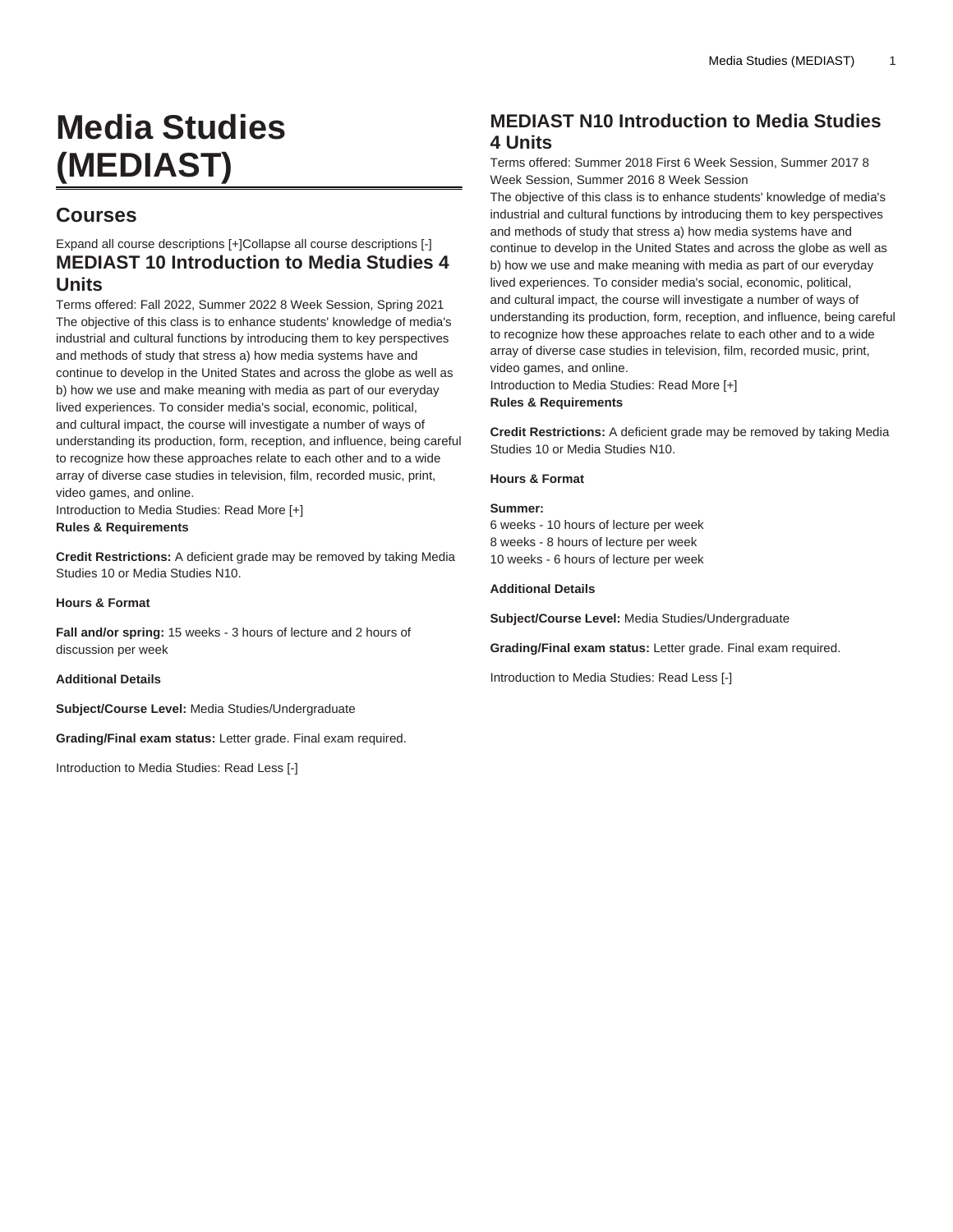# **MEDIAST W10 Introduction to Media Studies 4 Units**

Terms offered: Spring 2022, Fall 2021, Summer 2021 8 Week Session This class enhances your knowledge of media's industrial and cultural functions by introducing you to key perspectives and methods of study that stress the impact of media systems and practices at both the societal and individual levels--and vice versa. To consider media's social, economic, and political significance, we will investigate a number of ways of understanding its production, form, reception, and influence, being careful to recognize how these approaches relate to each other and to a wide array of diverse case studies.

Introduction to Media Studies: Read More [+] **Rules & Requirements**

**Credit Restrictions:** Students will receive no credit for [MEDIAST W10](/search/?P=MEDIAST%20W10) after completing [MEDIAST 10,](/search/?P=MEDIAST%2010) or [MEDIAST N10](/search/?P=MEDIAST%20N10). A deficient grade in [MEDIAST W10](/search/?P=MEDIAST%20W10) may be removed by taking [MEDIAST 10](/search/?P=MEDIAST%2010), [MEDIAST N10](/search/?P=MEDIAST%20N10), [MEDIAST 10,](/search/?P=MEDIAST%2010) or [MEDIAST N10.](/search/?P=MEDIAST%20N10)

#### **Hours & Format**

**Fall and/or spring:** 15 weeks - 3 hours of web-based lecture and 2 hours of web-based discussion per week

**Summer:** 8 weeks - 6 hours of web-based lecture and 4 hours of webbased discussion per week

**Online:** This is an online course.

#### **Additional Details**

**Subject/Course Level:** Media Studies/Undergraduate

**Grading/Final exam status:** Letter grade. Final exam required.

**Instructor:** Jackson

Introduction to Media Studies: Read Less [-]

### **MEDIAST 24 Freshman Seminar 1 Unit**

Terms offered: Fall 2019, Spring 2019, Fall 2018

The Freshman Seminar Program has been designed to provide new students with the opportunity to explore an intellectual topic with a faculty member in a small seminar setting. Freshman seminars are offered in all campus departments, and topics vary from department to department and semester to semester. Enrollment limited to 15 freshmen. Freshman Seminar: Read More [+] **Rules & Requirements**

**Repeat rules:** Course may be repeated for credit when topic changes.

**Hours & Format**

**Fall and/or spring:** 15 weeks - 1 hour of seminar per week

**Additional Details**

**Subject/Course Level:** Media Studies/Undergraduate

**Grading/Final exam status:** The grading option will be decided by the instructor when the class is offered. Final Exam To be decided by the instructor when the class is offered.

Freshman Seminar: Read Less [-]

# **MEDIAST 39 Freshman/Sophomore Seminar 1.5 - 2 Units**

Terms offered: Prior to 2007

Freshman and sophomore seminars offer lower division students the opportunity to explore an intellectual topic with a faculty member and a group of peers in a small-seminar setting. These seminars are offered in all campus departments; topics vary from department to department and from semester to semester.

Freshman/Sophomore Seminar: Read More [+] **Rules & Requirements**

**Repeat rules:** Course may be repeated for credit when topic changes.

**Hours & Format**

**Fall and/or spring:** 15 weeks - 1.5-2 hours of lecture per week

**Additional Details**

**Subject/Course Level:** Media Studies/Undergraduate

**Grading/Final exam status:** The grading option will be decided by the instructor when the class is offered. Final Exam To be decided by the instructor when the class is offered.

**Formerly known as:** Mass Communications 39

Freshman/Sophomore Seminar: Read Less [-]

### **MEDIAST 84 Sophomore Seminar 1 or 2 Units**

Terms offered: Fall 2017, Spring 2016, Fall 2010

Sophomore seminars are small interactive courses offered by faculty members in departments all across the campus. Sophomore seminars offer opportunity for close, regular intellectual contact between faculty members and students in the crucial second year. The topics vary from department to department and semester to semester. Enrollment limited to 15 sophomores.

Sophomore Seminar: Read More [+] **Rules & Requirements**

**Prerequisites:** At discretion of instructor

**Repeat rules:** Course may be repeated for credit when topic changes.

#### **Hours & Format**

#### **Fall and/or spring:**

5 weeks - 3-6 hours of seminar per week 10 weeks - 1.5-3 hours of seminar per week 15 weeks - 1-2 hours of seminar per week

#### **Additional Details**

**Subject/Course Level:** Media Studies/Undergraduate

**Grading/Final exam status:** The grading option will be decided by the instructor when the class is offered. Final Exam To be decided by the instructor when the class is offered.

Sophomore Seminar: Read Less [-]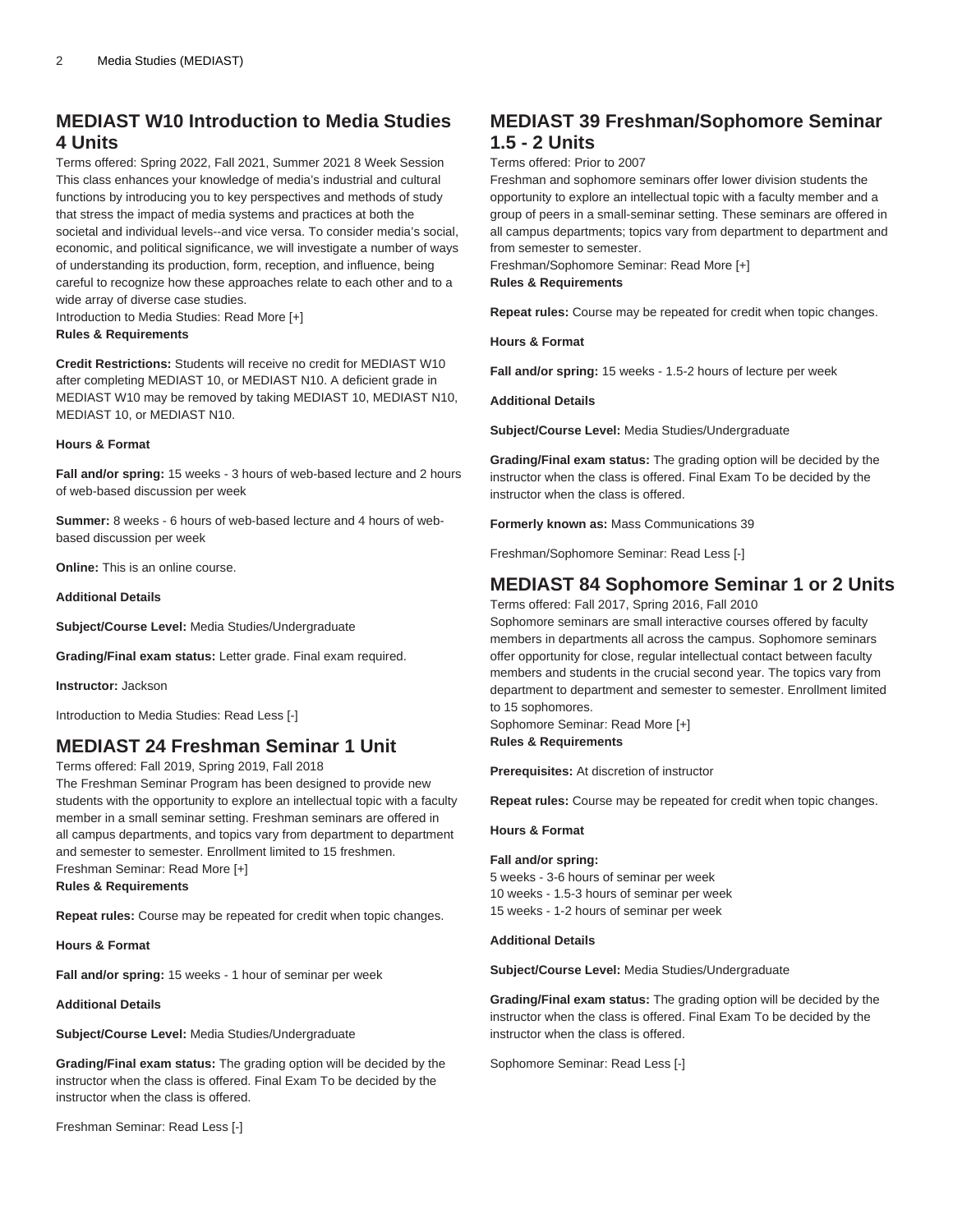# **MEDIAST 101 Visual Culture 4 Units**

Terms offered: Fall 2019, Spring 2019, Spring 2018 Our highly mediated culture provides an ever-intensifying richness of visual information. Using a mix of film, television, photography, advertising, and/or the internet, this class will explore cultural and social theoretical approaches to critically analyzing visual media and viewing practices from a Media Studies perspective. The course is designed to foster a critical understanding of media images, inviting students to question and critique the many and multiple messages at work within visual culture.

Visual Culture: Read More [+] **Rules & Requirements**

**Prerequisites:** Media Studies major or consent of instructor

#### **Hours & Format**

**Fall and/or spring:** 15 weeks - 3-4 hours of lecture and 2-0 hours of discussion per week

#### **Additional Details**

**Subject/Course Level:** Media Studies/Undergraduate

**Grading/Final exam status:** Letter grade. Final exam required.

#### **Instructor:** Jackson

Visual Culture: Read Less [-]

### **MEDIAST 103 Understanding Journalism 4 Units**

#### Terms offered: Spring 2018, Spring 2017

In this course, students learn why sound journalism is so important to a healthy, working democracy. Journalism is rapidly changing. The class will give a context to those changes and provide an overview of comtemporary journalistic institutions. Students will examine how news is made, who decides what news is, who makes it, who profits by it, and what rules guide how reporters and editors work. Central issues affecting journalism, such as bias and professionalism, will be discussed. The class is not specifically intended for future journalists, but students will learn why pursuing a career in journalism can be so fulfilling and thrilling, as well as becoming better consumers of the news.

Understanding Journalism: Read More [+] **Rules & Requirements**

**Prerequisites:** Media Studies major or consent of instructor

**Hours & Format**

**Fall and/or spring:** 15 weeks - 3-4 hours of lecture per week

**Additional Details**

**Subject/Course Level:** Media Studies/Undergraduate

**Grading/Final exam status:** Letter grade. Final exam required.

**Instructor:** Goldstein

Understanding Journalism: Read Less [-]

### **MEDIAST 104A Freedom of Speech and the Press 3 Units**

Terms offered: Spring 2020, Spring 2019, Spring 2018 The course considers the history and contemporary meaning of the First Amendment guarantees of freedom of speech and the press. Emphasizing the real world implications of major Supreme Court decisions, the course examines restrictions on speech and press imposed by national security, libel, injurious speech, and privacy, as well as issues of access to information and government regulation of new media.

Freedom of Speech and the Press: Read More [+] **Rules & Requirements**

**Prerequisites:** Media Studies major or consent of instructor

**Hours & Format**

**Fall and/or spring:** 15 weeks - 3-4 hours of lecture per week

**Additional Details**

**Subject/Course Level:** Media Studies/Undergraduate

**Grading/Final exam status:** Letter grade. Final exam required.

**Formerly known as:** Mass Communications 104

Freedom of Speech and the Press: Read Less [-]

### **MEDIAST 104B The History of Journalism 3 Units**

Terms offered: Spring 2021, Spring 2019, Fall 2017

The history of journalism is a broad subject--far broader than can comprehensively be covered in a single course. So necessarily, this course takes an idiosyncratic approach. This course examines how news has been defined, discovered, and communicated from its early modern origins to the present. It will also focus on particular areas of journalism. The class will take a critical look at how wars get reported on, including the current war in Iraq. The class will examine the role of journalists in the rise of the Cold War more than half a century ago. It will also examine the importance of media barons, by studying two highly readable biographies, one of William Randolph Hearst, the other of Katherine Graham. And finally, the class will look at the role journalists played in unseating President Nixon.

The History of Journalism: Read More [+] **Rules & Requirements**

**Prerequisites:** 10 or consent of instructor

**Hours & Format**

**Fall and/or spring:** 15 weeks - 3 hours of lecture per week

**Additional Details**

**Subject/Course Level:** Media Studies/Undergraduate

**Grading/Final exam status:** Letter grade. Final exam required.

**Instructor:** Goldstein

**Formerly known as:** Journalism 141

The History of Journalism: Read Less [-]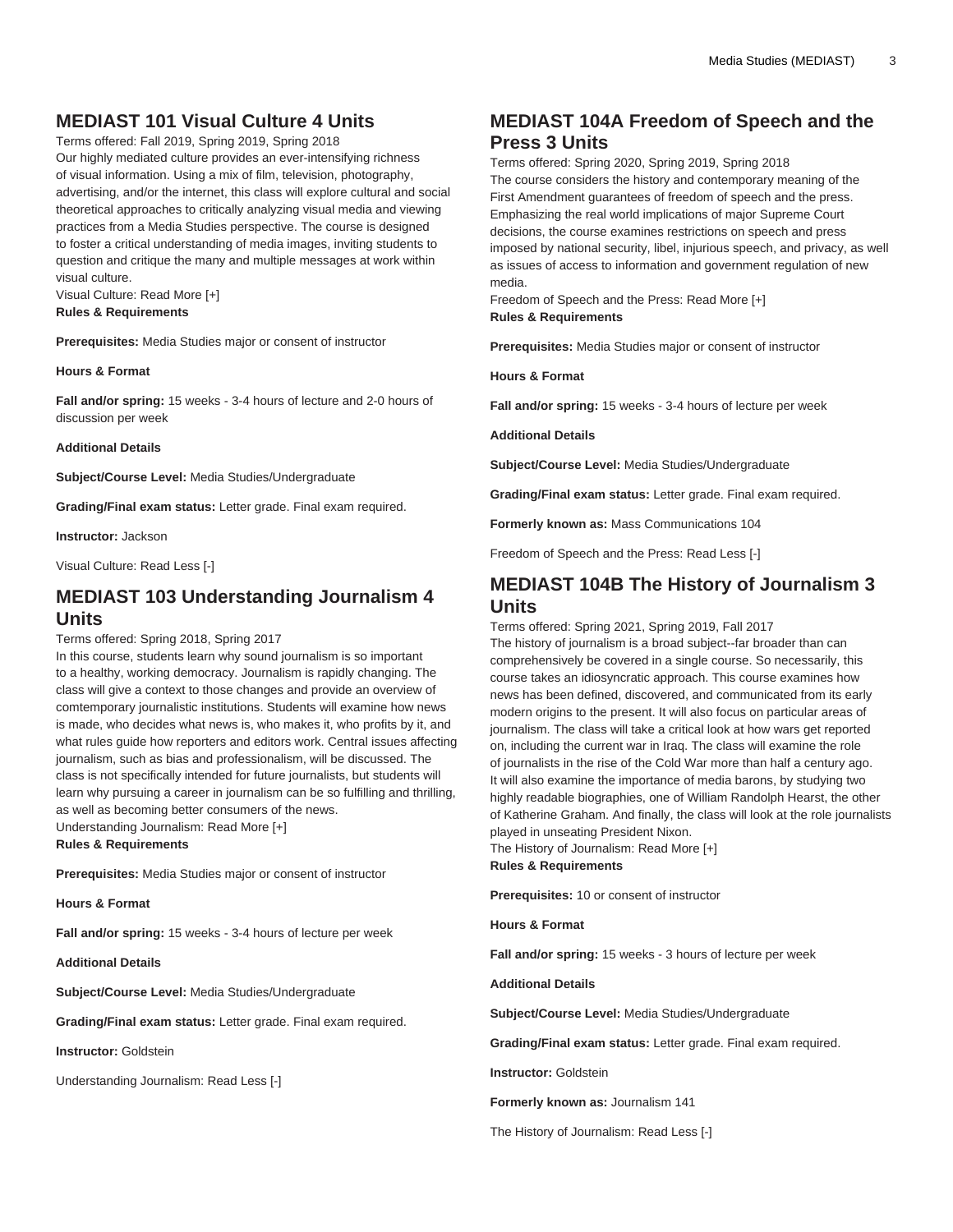# **MEDIAST 104D Privacy in the Digital Age 3 Units**

#### Terms offered: Fall 2022, Fall 2021, Fall 2020

This course examines issues of privacy in contemporary society, with an emphasis on how privacy is affected by technological change. After an introduction to features of the American legal system and the theoretical underpinnings of privacy law, we will consider privacy in the context of law enforcement and national security investigations; government records and databases; commercial enterprises; and the freedoms of speech and press.

Privacy in the Digital Age: Read More [+] **Hours & Format**

**Fall and/or spring:** 15 weeks - 3 hours of lecture per week

**Additional Details**

**Subject/Course Level:** Media Studies/Undergraduate

**Grading/Final exam status:** Letter grade. Final exam required.

Privacy in the Digital Age: Read Less [-]

### **MEDIAST 104E History and Development of Online News 4 Units**

#### Terms offered: Fall 2022, Fall 2021, Fall 2020

This course will examine the history of online news beginning with the earliest experiments with news delivered via dedicated terminals. From there, we'll look at the impact of the personal computer's growth and the rise of proprietary dial-up online services. The open, Wild West nature of the early Web brought new possibilities but also the beginning of debates about credibility, free vs. paid content and competitive challenges that continue to this day. We'll focus on key figures in technology and journalism who shaped the new medium, and trace how its growth undermined traditional economic models even as it enabled the rise of new ones, continuing through today's world of mobile apps, aggregators and social media.

History and Development of Online News: Read More [+] **Rules & Requirements**

**Prerequisites:** Media Studies major or consent of instructor

**Credit Restrictions:** Students will receive no credit for Media Studies 104E after taking Media Studies 190: Special Topics: History and Development of Online News.

**Hours & Format**

**Fall and/or spring:** 15 weeks - 3 hours of lecture per week

#### **Additional Details**

**Subject/Course Level:** Media Studies/Undergraduate

**Grading/Final exam status:** Letter grade. Alternative to final exam.

**Instructor:** Jaroslovsky

History and Development of Online News: Read Less [-]

### **MEDIAST 111 Media History 4 Units**

Terms offered: Spring 2021, Fall 2020, Spring 2020 This is a lecture-format survey course on the history of media forms, technologies, institutions, and regulation—from the origins of writing, invention of print technology, through the development of digital media. Attention to the specific characteristics of individual media, the changing role of media as a force in culture along with the hopes as well as anxieties they provoke, and the continually transforming institutions and business of media will all be touched on. The role of media forms in the creation of public discourse and the social controls on media through censorship, legal constraints, and economic policies will also be examined.

Media History: Read More [+] **Rules & Requirements**

**Prerequisites:** Media Studies 10, Media Studies major or consent of instructor

**Hours & Format**

**Fall and/or spring:** 15 weeks - 3 hours of lecture and 2 hours of discussion per week

**Additional Details**

**Subject/Course Level:** Media Studies/Undergraduate

**Grading/Final exam status:** Letter grade. Final exam required.

**Instructor:** Berry

Media History: Read Less [-]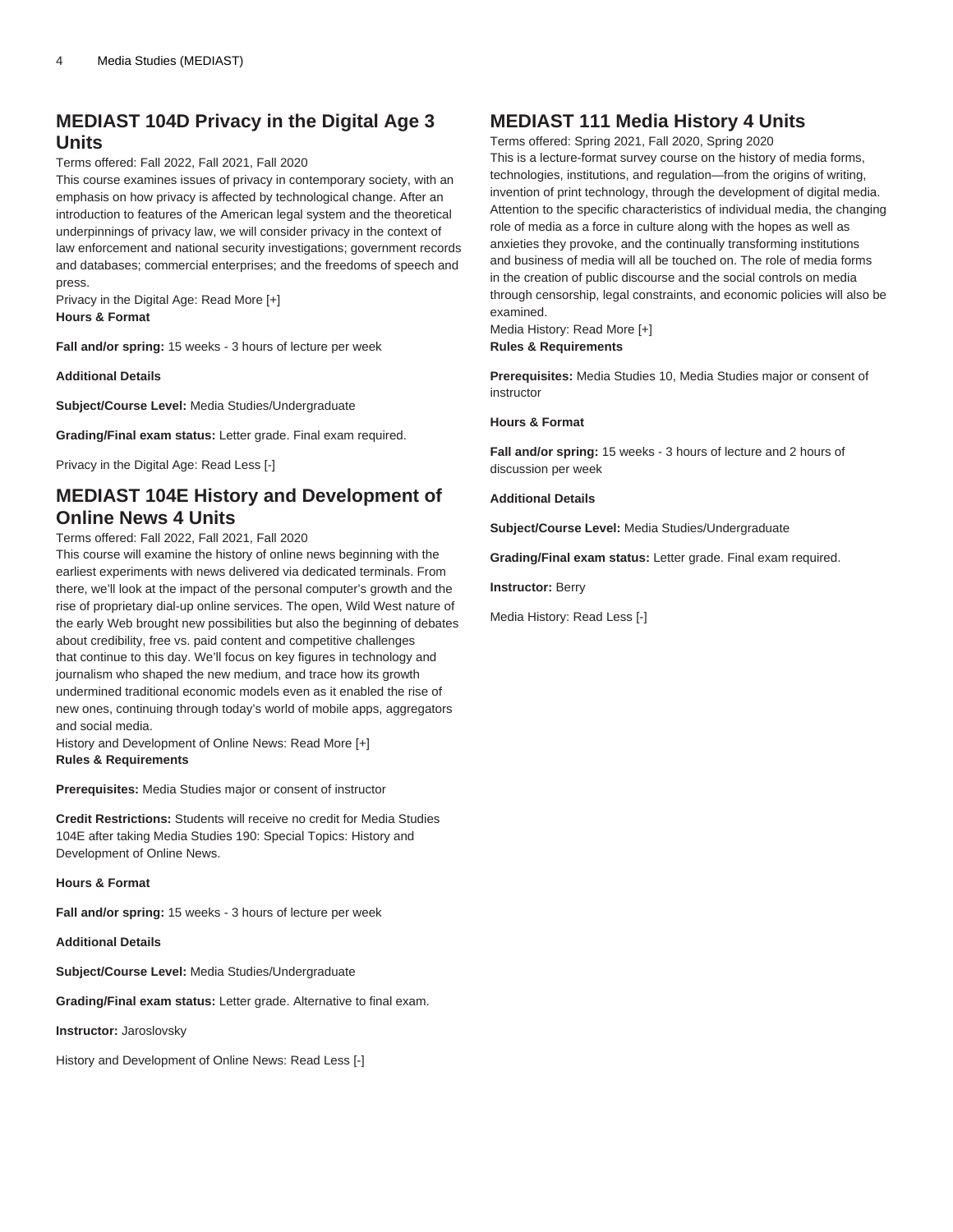# **MEDIAST 111B Text and Data Media History 4 Units**

#### Terms offered: Fall 2022, Fall 2021

This course covers the modern global history of textual and digital media forms, with a focus on interactions between emerging media technologies and emerging modern power structures. We will examine how and why historical agents responded to, made use of, and tried to regulate new information technologies such as the printing press, documents and forms, newspapers, the postal service, the telegraph and teletype, filing and punch-card systems, electro-mechanical and electronic computers, networked databases, and the internet. Lectures will consider the impact of specific media technologies on the historical development of state administrations, colonial empires, ideological movements, and modern global business.

Text and Data Media History: Read More [+] **Rules & Requirements**

**Prerequisites:** Media Studies 10, Media Studies major or consent of instructor

**Credit Restrictions:** Students will receive no credit for [MEDIAST 111B](/search/?P=MEDIAST%20111B) after completing [MEDIAST 111](/search/?P=MEDIAST%20111).

**Hours & Format**

**Fall and/or spring:** 15 weeks - 4 hours of lecture per week

**Additional Details**

**Subject/Course Level:** Media Studies/Undergraduate

**Grading/Final exam status:** Letter grade. Final exam required.

**Instructor:** Berry

Text and Data Media History: Read Less [-]

# **MEDIAST 111C Audio-Visual Media History 4 Units**

#### Terms offered: Spring 2022

This course covers the modern global history of audiovisual media forms, with a focus on interactions between new media technologies and emerging modern power structures. We will examine how and why historical agents responded to, made use of, and tried to regulate emerging representational technologies such as painting, printed images and etchings, maps, the theater, panoramas, photography, the telephone, phonography, radio, television, MP3s, JPGs, and digital video. Lectures will consider the impact of specific media technologies on the historical representation and mobilization of religion, race, class, and nationality, as well as the branding and advertisement of consumer commodities. Audio-Visual Media History: Read More [+] **Rules & Requirements**

**Prerequisites:** Media Studies 10, Media Studies major or consent of instructor

**Credit Restrictions:** Students will receive no credit for [MEDIAST 111C](/search/?P=MEDIAST%20111C) after completing [MEDIAST 111](/search/?P=MEDIAST%20111).

**Hours & Format**

**Fall and/or spring:** 15 weeks - 4 hours of lecture per week

**Additional Details**

**Subject/Course Level:** Media Studies/Undergraduate

**Grading/Final exam status:** Letter grade. Final exam required.

**Instructor:** Berry

Audio-Visual Media History: Read Less [-]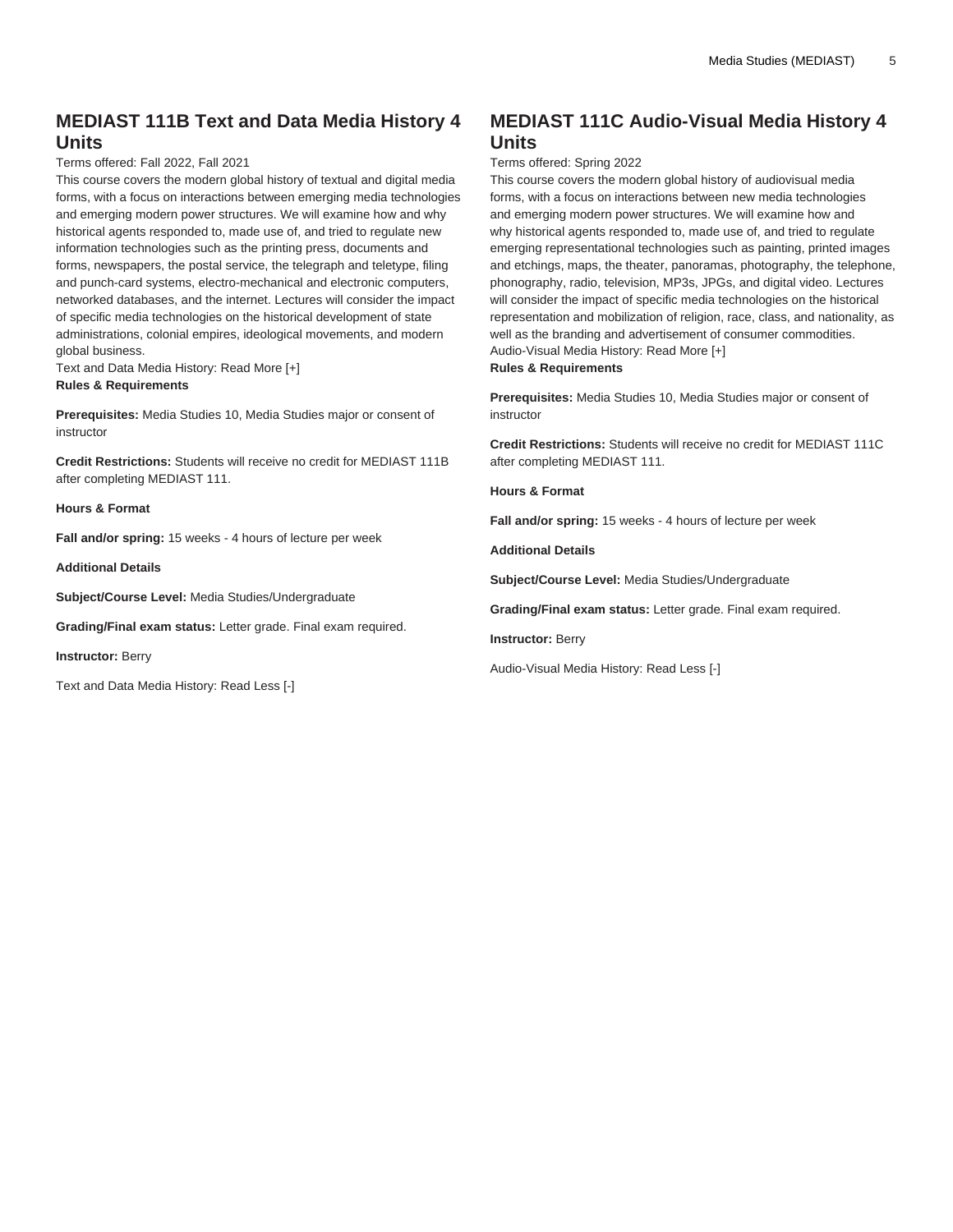### **MEDIAST 112 Media Theories and Processes 4 Units**

#### Terms offered: Fall 2022, Spring 2022, Fall 2021

This course will familiarize you with the often-contentious history of media theory. At issue among scholars working within different theoretical and research traditions are core disagreements about what should be studied (institutions, texts, audiences, and/or technologies) and how media should be studied (for applied, "practical" purposes or with an eye that is critical of power and institutional structures). Course readings and lectures stress an understanding of these various research traditions by focusing on the cultural, historical, political, and social contexts surrounding them, the research models and methods used, and the findings and conclusions reached.

Media Theories and Processes: Read More [+] **Rules & Requirements**

**Prerequisites:** Media Studies 10, Media Studies major or consent of instructor

**Credit Restrictions:** Students will receive no credit for Media Studies 112 after taking Media Studies 102 or Mass Communications 102.

#### **Hours & Format**

**Fall and/or spring:** 15 weeks - 3 hours of lecture and 2 hours of discussion per week

#### **Additional Details**

**Subject/Course Level:** Media Studies/Undergraduate

**Grading/Final exam status:** Letter grade. Final exam required.

**Instructor:** Timke

Media Theories and Processes: Read Less [-]

# **MEDIAST 113 Media and Democracy 4 Units**

Terms offered: Spring 2022, Spring 2021, Spring 2020 An interdisciplinary examination of the role and power of media for civic engagement and state-public interactions. Media and Democracy: Read More [+]

**Rules & Requirements**

**Prerequisites:** Media Studies 10, Media Studies major or consent of instructor

#### **Hours & Format**

**Fall and/or spring:** 15 weeks - 3 hours of lecture and 2 hours of discussion per week

#### **Additional Details**

**Subject/Course Level:** Media Studies/Undergraduate

**Grading/Final exam status:** Letter grade. Final exam required.

**Instructor:** Bolton

Media and Democracy: Read Less [-]

### **MEDIAST 114 Media and Globalization 4 Units**

#### Terms offered: Spring 2022

This course offers an introduction to media and globalization. We will examine global media industries (film, television, music, news, advertising, diplomacy, new media, etc.), and explore content produced within these industries through specific case studies. Topics include Bollywood, Hallyu, television format sales, nonwestern news, media imperialism, the globalization of popular cultures, diasporic communities, and global representation. The class reviews theories and histories of media globalization before turning to case studies to learn about the political and cultural roles of media in globalization processes. Media and Globalization: Read More [+]

#### **Rules & Requirements**

**Prerequisites:** Media Studies 10/W10, or Media Studies major or consent of instructor

**Credit Restrictions:** Students will receive no credit for [MEDIAST 114](/search/?P=MEDIAST%20114) after completing [MEDIAST 160](/search/?P=MEDIAST%20160).

#### **Hours & Format**

**Fall and/or spring:** 15 weeks - 3 hours of lecture and 2 hours of discussion per week

#### **Additional Details**

**Subject/Course Level:** Media Studies/Undergraduate

**Grading/Final exam status:** Letter grade. Final exam required.

Media and Globalization: Read Less [-]

### **MEDIAST 130 Research Methods in Media Studies 4 Units**

#### Terms offered: Fall 2020, Fall 2019, Fall 2018

This course is intended to familiarize students with some of the primary quantitative and qualitative research methods used to study media texts and audiences. In addition to reading and critiquing prior research employing various methodologies, students will gain practical hands-on experience using these methods in sample research projects. Research Methods in Media Studies: Read More [+] **Rules & Requirements**

**Prerequisites:** 10 or permission of instructor

**Hours & Format**

**Fall and/or spring:** 15 weeks - 4 hours of lecture per week

**Additional Details**

**Subject/Course Level:** Media Studies/Undergraduate

**Grading/Final exam status:** Letter grade. Final exam required.

**Instructor:** Timke

Research Methods in Media Studies: Read Less [-]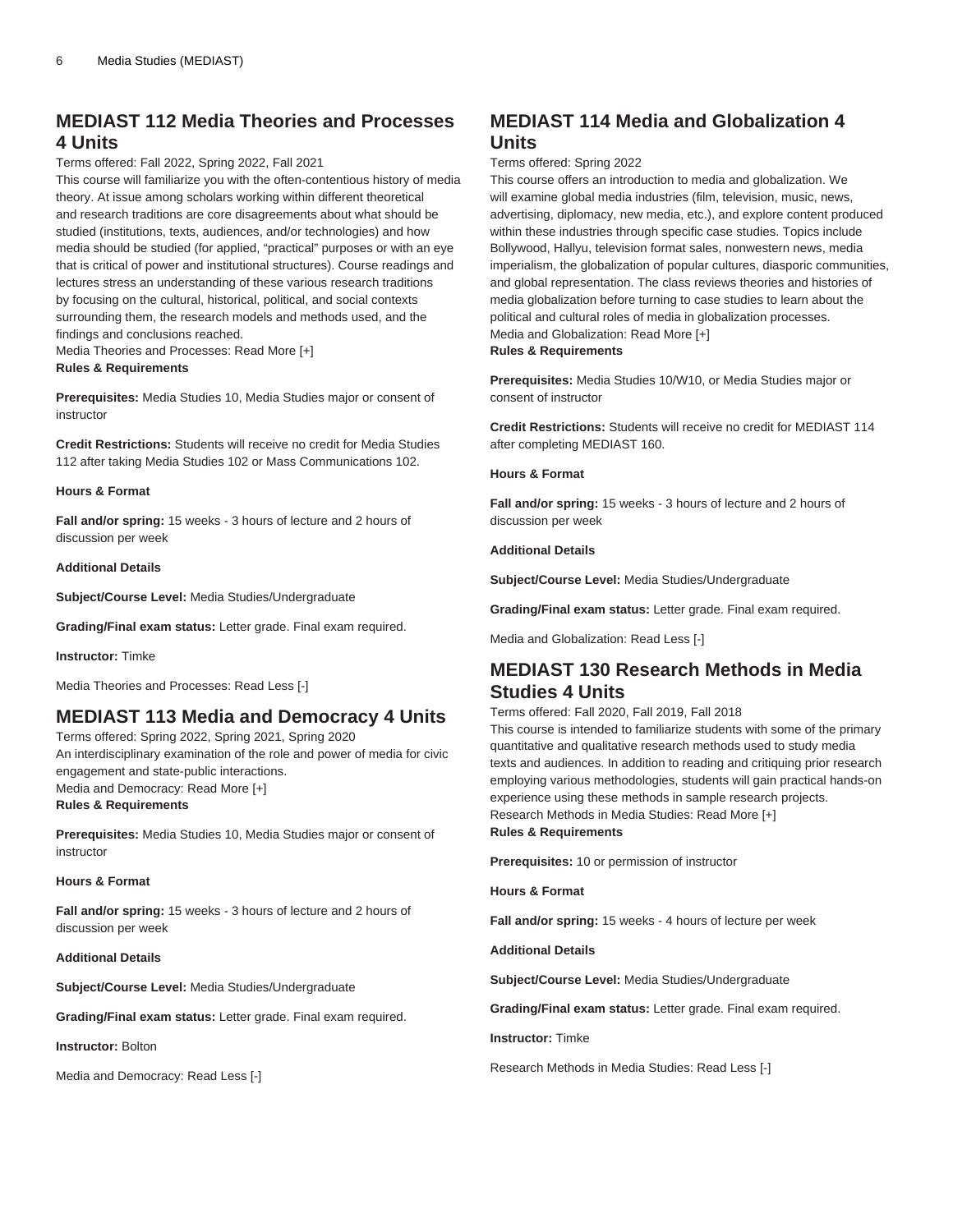# **MEDIAST 131 Cultural Studies Research Methodology 4 Units**

Terms offered: Fall 2022, Fall 2021

This course introduces students to Cultural Studies research methodologies (concepts, theories, and methods) to critically examine the global circulation of media that contribute to the production of transnational identities and cultures. It offers an opportunity to research culture to gain a deeper understanding of contemporary structural crises of democracy, health, and economy.

Cultural Studies Research Methodology: Read More [+]

#### **Rules & Requirements**

**Prerequisites:** Media Studies 10/W10/N10 or permission of the instructor

**Hours & Format**

**Fall and/or spring:** 15 weeks - 4 hours of lecture per week

**Additional Details**

**Subject/Course Level:** Media Studies/Undergraduate

**Grading/Final exam status:** Letter grade. Final exam required.

**Instructor:** Jha

Cultural Studies Research Methodology: Read Less [-]

### **MEDIAST 132 Researching Digital Media: Methods and Methodologies 4 Units**

#### Terms offered: Spring 2022

This course introduces students to approaches in the study of digital media, giving

practical grounding in digital methodologies and tools for social, cultural and media

analysis. Students learn how to develop a conceptual framework; integrate the

framework and the method; and identify digitally-centred topics, objects, or subjects for

study. Through group collaboration and shared knowledge activities, students consider

how knowledge is created within research practice, and in relation to the interdisciplinary study of technology, social media, and digital worlds. Students will use

methods in context; engage in weekly activities like methods games, active peer review,

and media analysis; and select specific methods they want to learn about.

Researching Digital Media: Methods and Methodologies: Read More [+] **Hours & Format**

**Fall and/or spring:** 15 weeks - 3 hours of seminar per week

#### **Additional Details**

**Subject/Course Level:** Media Studies/Undergraduate

**Grading/Final exam status:** Letter grade. Alternative to final exam.

Researching Digital Media: Methods and Methodologies: Read Less [-]

### **MEDIAST 140 Media and Politics 4 Units**

Terms offered: Fall 2016, Spring 2015, Spring 2014

This course examines the interactions of media and politics. The dynamics of media (print, broadcast, digital) and political engagement (local, national, international) are studied through one or a combination of the following lenses: campaign messaging, news and political coverage, social movements, protest and resistance, social media platforms, satire and other entertainment forms.

Media and Politics: Read More [+]

**Rules & Requirements**

**Prerequisites:** Junior or senior standing in the Media Studies major

**Hours & Format**

**Fall and/or spring:** 15 weeks - 4 hours of lecture per week

**Additional Details**

**Subject/Course Level:** Media Studies/Undergraduate

**Grading/Final exam status:** Letter grade. Final exam required.

Media and Politics: Read Less [-]

### **MEDIAST 150 Topics in Film 4 Units**

Terms offered: Fall 2012, Fall 2009 Topics in film employs theory to examine different film genres, historical periods, and topics. Topics in Film: Read More [+] **Rules & Requirements**

**Prerequisites:** 10 or consent of instructor

**Repeat rules:** Course may be repeated for credit without restriction.

**Hours & Format**

**Fall and/or spring:** 15 weeks - 4 hours of seminar per week

**Additional Details**

**Subject/Course Level:** Media Studies/Undergraduate

**Grading/Final exam status:** Letter grade. Final exam required.

**Formerly known as:** Mass Communications 190

Topics in Film: Read Less [-]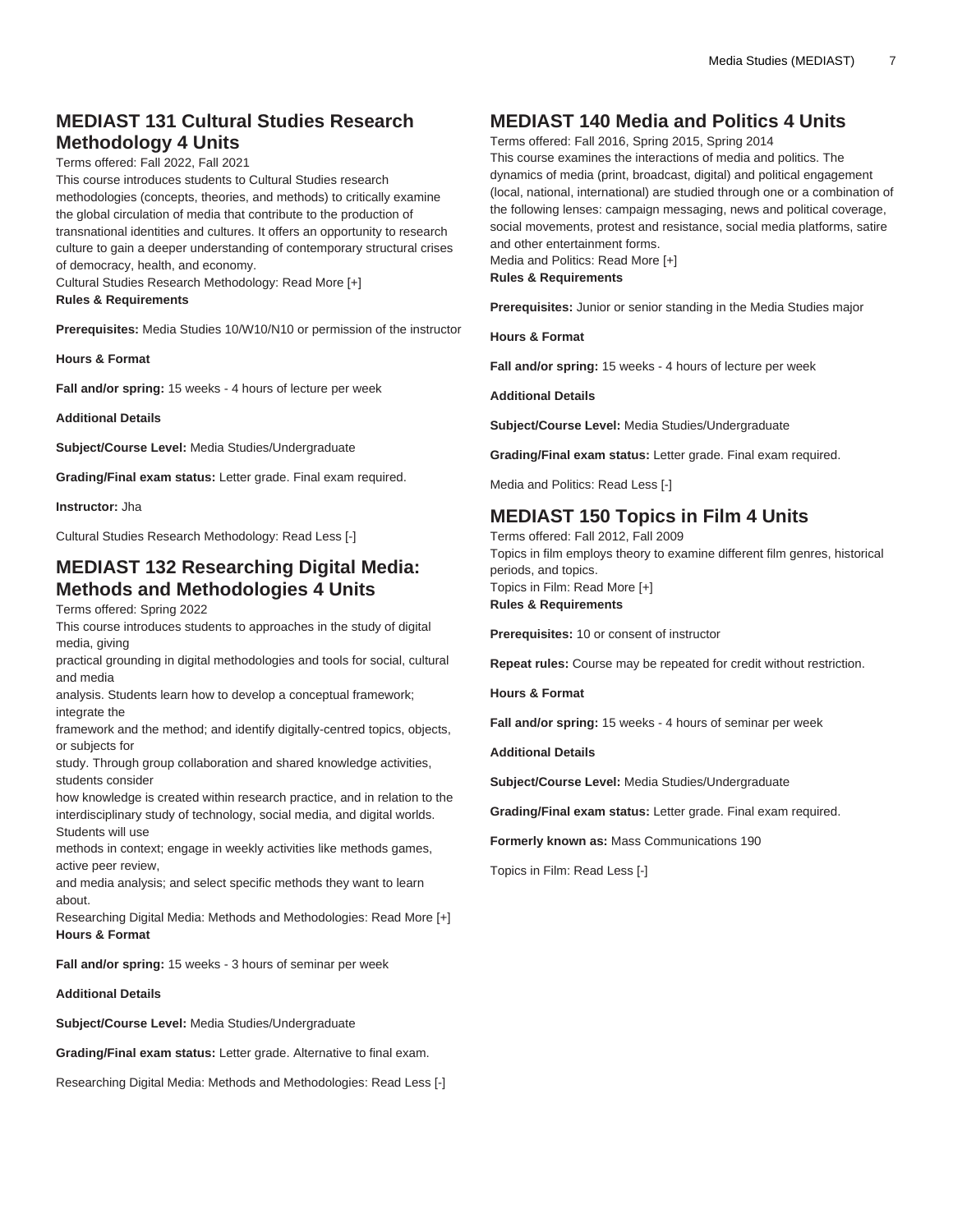### **MEDIAST 160 International Media 4 Units**

Terms offered: Spring 2021, Spring 2020, Spring 2019 This course offers an introduction to international communication and globalization theory, examines media industries abroad (focusing on one or more of the following: film, television, music, news, magazines, advertising, and/or new media), and explores content produced within those industries through specific case studies. Possible topics include alternatives to Hollywood film (Bollywood and Nollywood), television format sales and programming, the globalization of popular cultures (e.g., Korean Wave and Swedish music), diasporic communities, and global networks and fandoms.

International Media: Read More [+]

#### **Rules & Requirements**

**Prerequisites:** Media Studies major or consent of instructor

**Repeat rules:** Course may be repeated for credit when topic changes.

**Hours & Format**

**Fall and/or spring:** 15 weeks - 4 hours of lecture per week

**Additional Details**

**Subject/Course Level:** Media Studies/Undergraduate

**Grading/Final exam status:** Letter grade. Final exam required.

**Instructor:** Timke

International Media: Read Less [-]

### **MEDIAST 165 Internet and Culture 4 Units**

Terms offered: Spring 2021, Spring 2020, Fall 2018

This class uses the approaches of media studies and cultural studies to critically consider how historical and emerging new media technologies —as well as the behaviors and forms of cultural production associated with them—influence and are themselves influenced by our everyday practices and lived experiences. It focuses particularly on concerns of identity, community, access, citizenship, industry, and regulation as these relate to social networking, collective endeavor, and public speech. Internet and Culture: Read More [+]

**Rules & Requirements**

**Prerequisites:** Media Studies major or consent of instructor

**Hours & Format**

**Fall and/or spring:** 15 weeks - 4 hours of seminar per week

**Additional Details**

**Subject/Course Level:** Media Studies/Undergraduate

**Grading/Final exam status:** Letter grade. Final exam required.

**Instructor:** Jackson

Internet and Culture: Read Less [-]

# **MEDIAST 168 Cybernetics and Cybercultures: The Psychosocial Impact of Digital Media 4 Units**

Terms offered: Spring 2022

How have the realities and representations of digital media affected how we think, feel, and interact? What impulses, events, and personalities gave rise to the relentless digitization of information, choice, and even life itself? In this interdisciplinary course, we will attempt to answers these questions together by reading, discussing, and writing about histories and theories of cybernetics and cybercultures. We will consider competing cybernetic models of the mind, human behavior, ecological environments, and complex immersive virtual worlds. We will also survey the vast range of visionary, skeptical, and delightfully eccentric responses to the promises and perils of a cybernetic future.

Cybernetics and Cybercultures: The Psychosocial Impact of Digital Media: Read More [+]

**Hours & Format**

**Fall and/or spring:** 15 weeks - 4 hours of lecture per week

**Additional Details**

**Subject/Course Level:** Media Studies/Undergraduate

**Grading/Final exam status:** Letter grade. Final exam required.

Cybernetics and Cybercultures: The Psychosocial Impact of Digital Media: Read Less [-]

# **MEDIAST 170 Cultural History of Advertising 4 Units**

Terms offered: Fall 2022, Fall 2021, Fall 2020

This course examines the place and impact of advertising in the rise of consumer culture within the United States from the late 19th century to present. The course explores the functions and purposes of advertising and employs rhetorical/visual analysis and semiotic theory to analyze advertising themes and images from different historical periods. Cultural History of Advertising: Read More [+] **Rules & Requirements**

**Prerequisites:** Media Studies major or consent of instructor

**Repeat rules:** Course may be repeated for credit when topic changes.

**Hours & Format**

**Fall and/or spring:** 15 weeks - 4 hours of lecture per week

**Additional Details**

**Subject/Course Level:** Media Studies/Undergraduate

**Grading/Final exam status:** Letter grade. Final exam required.

**Instructor:** Timke

Cultural History of Advertising: Read Less [-]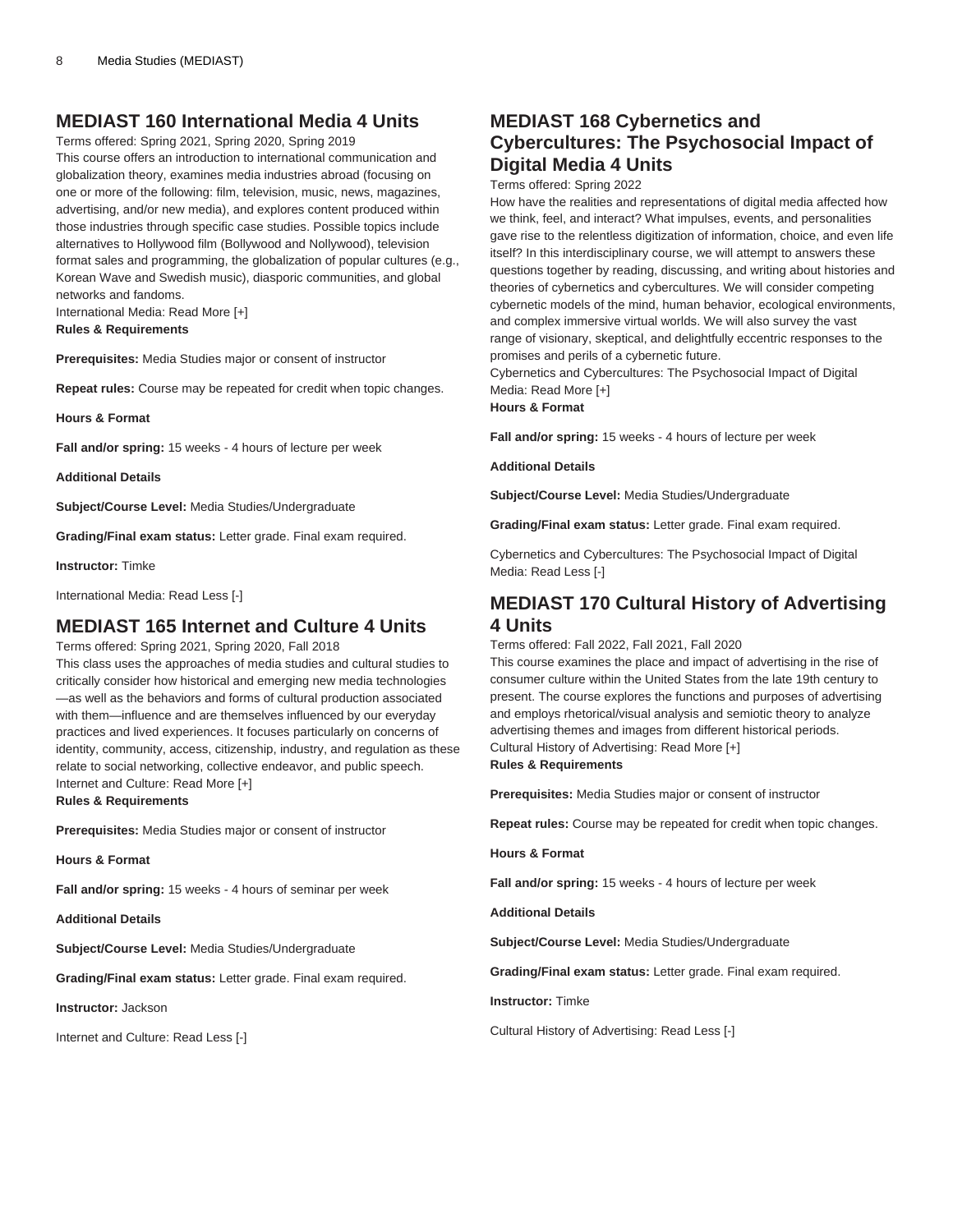# **MEDIAST 175 Gender, Race and National Identity in Global Popular Culture 4 Units**

#### Terms offered: Fall 2022

This course takes a Postcolonial Feminist Cultural Studies approach to examine the changing meanings of gender, race and national identity in popular cultures across the globe. The key question for this course is, "What is the role of the media in establishing and sometimes challenging gendered and racial ideologies in everyday practices of global and local cultural meanings?" We will interrogate racial representations and stereotypes of Black, Latinx and Asian American minority communities by focusing on case studies, such as, Latin American telenovelas, American Hip hop and Korean wave.

Gender, Race and National Identity in Global Popular Culture: Read More  $[+]$ 

**Hours & Format**

**Fall and/or spring:** 15 weeks - 4 hours of lecture per week

#### **Additional Details**

**Subject/Course Level:** Media Studies/Undergraduate

**Grading/Final exam status:** Letter grade. Final exam required.

Gender, Race and National Identity in Global Popular Culture: Read Less [-]

# **MEDIAST 180 Television Studies 4 Units**

Terms offered: Fall 2022, Fall 2021, Fall 2020

This course examinines contemporary approaches to the study of television, investigating televison's social, political, commercial, and cultural dimensions. Readings and assignments require students to apply critical perspectives to television programming and to the analysis of individual television texts.

Television Studies: Read More [+]

### **Rules & Requirements**

**Prerequisites:** Media Studies major or consent of instructor

**Repeat rules:** Course may be repeated for credit when topic changes.

**Hours & Format**

**Fall and/or spring:** 15 weeks - 4 hours of lecture per week

**Additional Details**

**Subject/Course Level:** Media Studies/Undergraduate

**Grading/Final exam status:** Letter grade. Final exam required.

**Instructor:** Jackson

Television Studies: Read Less [-]

# **MEDIAST N180 Television Studies 3 Units**

Terms offered: Summer 2019 Second 6 Week Session This course examines contemporary approaches to the study of television, investigating television's social, political, commercial, and cultural dimensions. Readings and assignments require students to apply critical perspectives to television programming and to the analysis of individual television texts.

Television Studies: Read More [+] **Rules & Requirements**

**Credit Restrictions:** A deficient grade may be removed by taking Media Studies 180 (4 units) or Media Studies N180 (3 units).

#### **Hours & Format**

#### **Summer:**

6 weeks - 7.5 hours of lecture per week 8 weeks - 6 hours of lecture per week 10 weeks - 4.5 hours of lecture per week

**Additional Details**

**Subject/Course Level:** Media Studies/Undergraduate

**Grading/Final exam status:** Letter grade. Final exam required.

**Instructor:** Jackson

Television Studies: Read Less [-]

### **MEDIAST 190 Special Topics in Media Studies 2 - 4 Units**

Terms offered: Fall 2022, Summer 2022 8 Week Session, Spring 2022 Normally open only to Media Studies majors who have already completed 12 units of upper division work in the major. Advanced study in Media Studies with topics to be announced each semester. Special Topics in Media Studies: Read More [+] **Rules & Requirements**

**Prerequisites:** Media Studies major or consent of instructor

**Repeat rules:** Course may be repeated for credit without restriction.

#### **Hours & Format**

**Fall and/or spring:** 15 weeks - 2-4 hours of lecture per week

#### **Summer:**

3 weeks - 10-20 hours of lecture per week 6 weeks - 5-10 hours of lecture per week 8 weeks - 3.5-7.5 hours of lecture per week

#### **Additional Details**

**Subject/Course Level:** Media Studies/Undergraduate

**Grading/Final exam status:** Letter grade. Final exam required.

**Formerly known as:** Mass Communications 190

Special Topics in Media Studies: Read Less [-]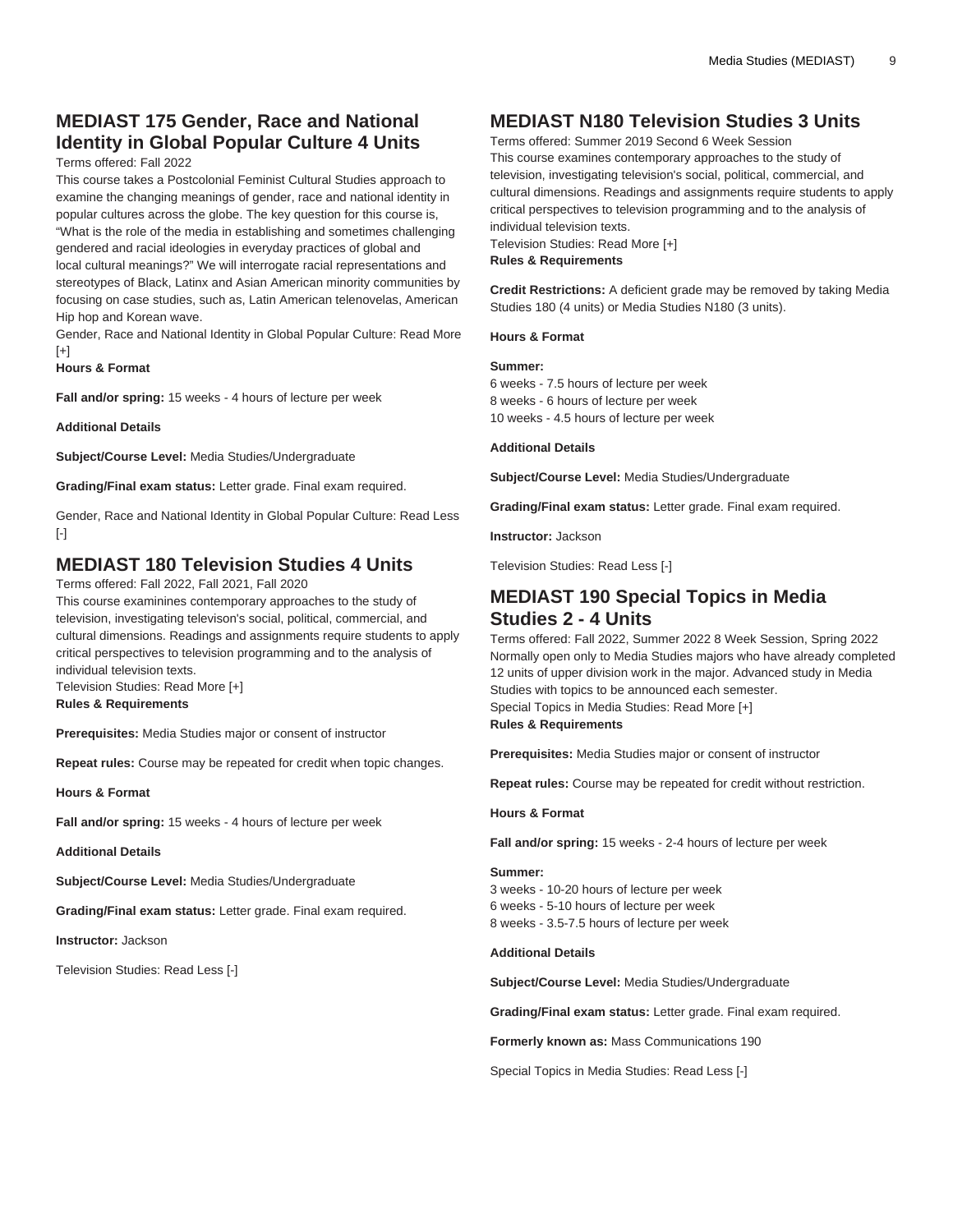### **MEDIAST H194 Honors Thesis Preparation 3 Units**

#### Terms offered: Fall 2022, Fall 2021, Fall 2020

This course is designed to guide you through the preliminary steps and stages of writing a successful honors thesis. The course will assist you in writing appropriate research questions and research proposals as well as developing strategies for taking useful notes and summarizing relevant scholarship. We will review relevant quantitative and qualitative research methods used in Media Studies as a means of helping you identifying the most appropriate research method(s) to answer your research question(s). The course culminates in the completion of the literature review for your honors thesis. Successful completion of Media Studies H194 (or instructor permission) is a prerequisite for Media Studies H195. Honors Thesis Preparation: Read More [+] **Rules & Requirements**

**Prerequisites:** Media Studies major and meets honors GPA

**Hours & Format**

requirements

**Fall and/or spring:** 15 weeks - 2 hours of colloquium per week

**Additional Details**

**Subject/Course Level:** Media Studies/Undergraduate

**Grading/Final exam status:** Letter grade. Alternative to final exam.

**Instructor:** Bolton

Honors Thesis Preparation: Read Less [-]

### **MEDIAST H195 Honors Seminar 3 Units**

Terms offered: Spring 2022, Spring 2021, Spring 2020 Under the supervision of the instructor, students will work toward completion of scholarly theses in the field. Honors Seminar: Read More [+] **Rules & Requirements**

**Prerequisites:** Media Studies major and meets honors GPA requirements plus Media Studies H194 or consent of instructor

**Hours & Format**

**Fall and/or spring:** 15 weeks - 3 hours of seminar per week

**Additional Details**

**Subject/Course Level:** Media Studies/Undergraduate

**Grading/Final exam status:** Letter grade. Alternative to final exam.

**Instructors:** Bolton, Davis

Honors Seminar: Read Less [-]

### **MEDIAST C196A UCDC Core Seminar 4 Units**

Terms offered: Fall 2022, Spring 2022, Fall 2021, Spring 2021, Fall 2020, Spring 2020, Fall 2019, Spring 2019, Fall 2018, Fall 2016, Spring 2016, Spring 2015, Spring 2014, Spring 2013, Fall 2012, Spring 2012 This course is the UCDC letter-graded core seminar for 4 units that complements the P/NP credited internship course [UGIS C196B](/search/?P=UGIS%20C196B). Core seminars are designed to enhance the experience of and provide an intellectual framework for the student's internship. UCDC core seminars are taught in sections that cover various tracks such as the Congress, media, bureaucratic organizations and the Executive Branch, international relations, public policy and general un-themed original research.

UCDC Core Seminar: Read More [+] **Rules & Requirements**

**Prerequisites:** C196B (must be taken concurrently)

**Hours & Format**

**Fall and/or spring:** 15 weeks - 3 hours of seminar per week

**Summer:** 10 weeks - 4.5 hours of seminar per week

**Additional Details**

**Subject/Course Level:** Media Studies/Undergraduate

**Grading/Final exam status:** Letter grade. Final exam not required.

**Also listed as:** GWS C196A/HISTART C196A/HISTORY C196A/ POL SCI C196A/POLECON C196A/SOCIOL C196A/UGIS C196A

UCDC Core Seminar: Read Less [-]

### **MEDIAST C196B UCDC Internship 6.5 Units**

Terms offered: Fall 2022, Spring 2022, Fall 2021, Spring 2021, Fall 2020, Spring 2020, Fall 2019, Spring 2019, Fall 2018, Fall 2016, Spring 2016, Spring 2015, Spring 2014, Spring 2013, Fall 2012

This course provides a credited internship for all students enrolled in the UCDC and Cal in the Capital Programs. It must be taken in conjunction with the required academic core course C196A. C196B requires that students work 3-4 days per week as interns in settings selected to provide them with exposure to and experienc in government, public policy, international affairs, media, the arts or other areas or relevance to their major fields of study.

UCDC Internship: Read More [+] **Rules & Requirements**

**Prerequisites:** C196A (must be taken concurrently)

**Hours & Format**

**Fall and/or spring:** 15 weeks - 20 hours of internship per week

**Additional Details**

**Subject/Course Level:** Media Studies/Undergraduate

**Grading/Final exam status:** Offered for pass/not pass grade only. Final exam not required.

**Also listed as:** GWS C196B/HISTART C196B/HISTORY C196B/ POL SCI C196B/POLECON C196B/SOCIOL C196B/UGIS C196B

UCDC Internship: Read Less [-]